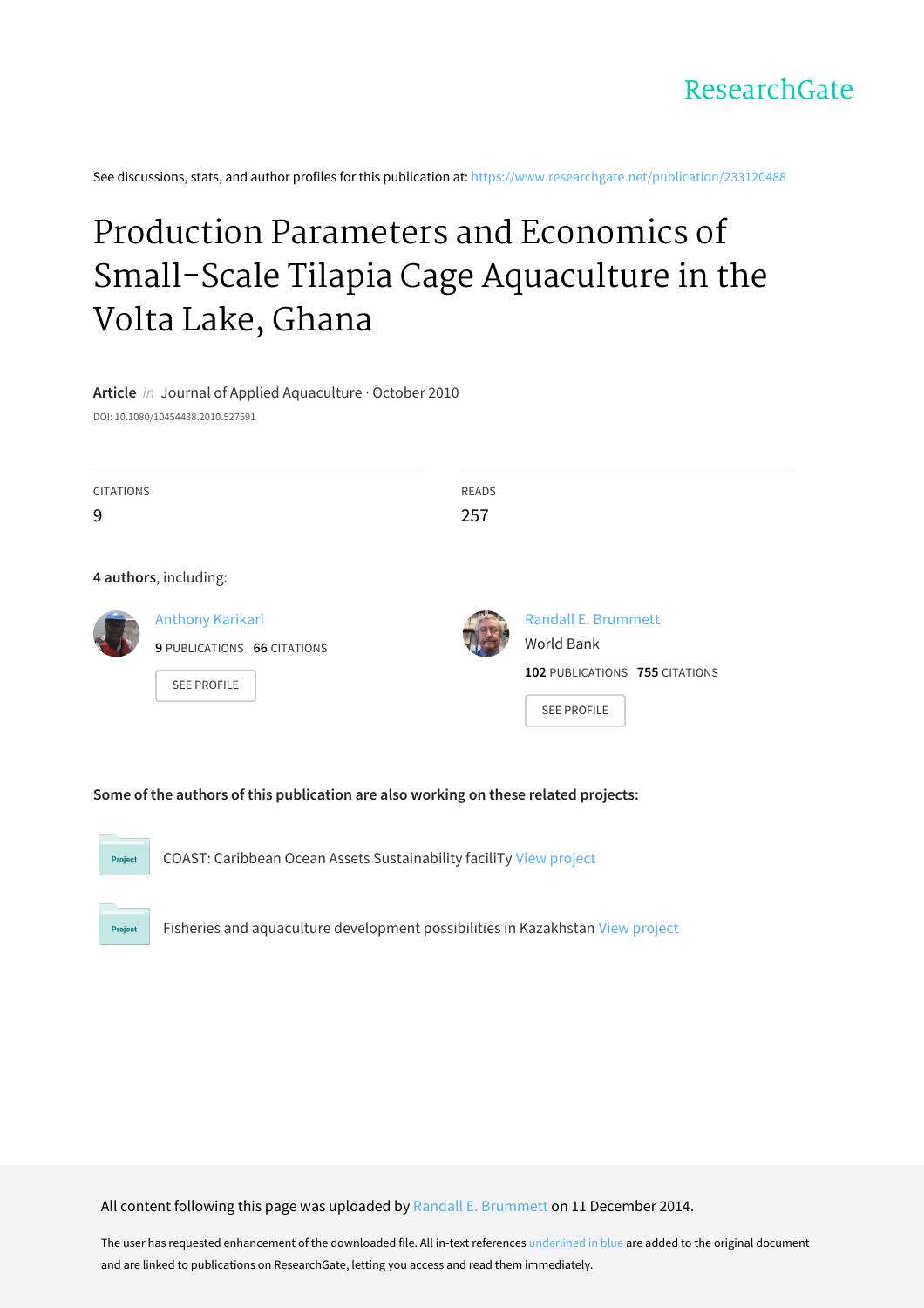This article was downloaded by: [Cochran, Sarah][informa internal users] On: 6 December 2010 Access details: Access Details: [subscription number 755239602] Publisher Taylor & Francis Informa Ltd Registered in England and Wales Registered Number: 1072954 Registered office: Mortimer House, 37- 41 Mortimer Street, London W1T 3JH, UK



## Journal of Applied Aquaculture

Publication details, including instructions for authors and subscription information: [http://www](http://www-intra.informaworld.com/smpp/title~content=t792306881)[intra.informaworld.com/smpp/title~content=t792306881](http://www-intra.informaworld.com/smpp/title~content=t792306881)

## Production Parameters and Economics of Small-Scale Tilapia Cage Aquaculture in the Volta Lake, Ghana

J. K. Ofori<sup>a</sup>; E. K. Abban<sup>a</sup>; A. Y. Karikari<sup>a</sup>; R. E. Brummett<sup>b</sup>

a Water Research Institute, P.O. Box M32, Accra, Ghana <sup>b</sup> WorldFish Center, P.O. Box 2008 (Messa), Yaoundé, Cameroun

Online publication date: 06 December 2010

To cite this Article Ofori, J. K. , Abban, E. K. , Karikari, A. Y. and Brummett, R. E.(2010) 'Production Parameters and Economics of Small-Scale Tilapia Cage Aquaculture in the Volta Lake, Ghana', Journal of Applied Aquaculture, 22: 4,  $337 - 351$ 

To link to this Article: DOI: 10.1080/10454438.2010.527591 URL: <http://dx.doi.org/10.1080/10454438.2010.527591>

## PLEASE SCROLL DOWN FOR ARTICLE

Full terms and conditions of use:<http://www-intra.informaworld.com/terms-and-conditions-of-access.pdf>

This article may be used for research, teaching and private study purposes. Any substantial or systematic reproduction, re-distribution, re-selling, loan or sub-licensing, systematic supply or distribution in any form to anyone is expressly forbidden.

The publisher does not give any warranty express or implied or make any representation that the contents will be complete or accurate or up to date. The accuracy of any instructions, formulae and drug doses should be independently verified with primary sources. The publisher shall not be liable for any loss, actions, claims, proceedings, demand or costs or damages whatsoever or howsoever caused arising directly or indirectly in connection with or arising out of the use of this material.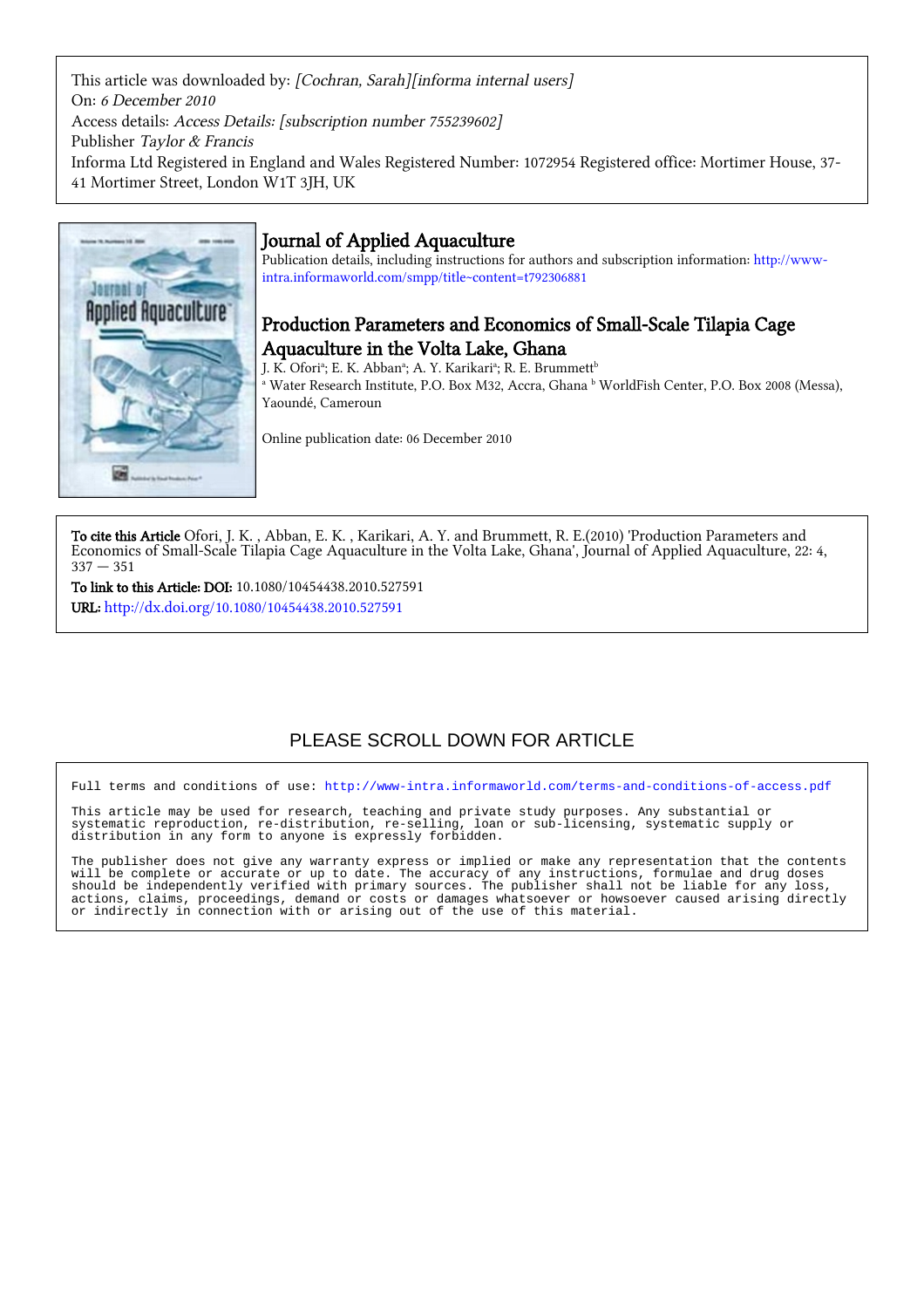

*Journal of Applied Aquaculture*, 22:337–351, 2010 Copyright © Taylor & Francis Group, LLC ISSN: 1045-4438 print/1545-0805 online DOI: 10.1080/10454438.2010.527591

# **Production Parameters and Economics of Small-Scale Tilapia Cage Aquaculture in the Volta Lake, Ghana**

J. K. OFORI<sup>1</sup>, E. K. ABBAN<sup>1</sup>, A. Y. KARIKARI<sup>1</sup>, and R. E. BRUMMETT<sup>2</sup>

1 *Water Research Institute, P.O. Box M32, Accra, Ghana* 2 *WorldFish Center, P.O. Box 2008 (Messa), Yaoundé, Cameroun*

*To calculate the potential for cage aquaculture to create economic opportunities for small-scale investors on the Volta Lake, Ghana, a local NGO with technical support from the Government of Ghana ran two trials (one of four and one of six units) of small-scale cage aquaculture in the town of Dzemeni. Cages were built locally from available materials at a cost of approximately US\$1000 per 48 m3 cage. An indigenous line of Nile tilapia,* Oreochromis niloticus*, was stocked either as mixed sex (first trial) or all-males (second trial) at an average rate of 103 fish/m3 and grown on locally available pelleted feeds for approximately six months. Total costs averaged US\$2038 per six-month production cycle. Gross yield ranged from 232 to 1176 kg/cage, averaging 460 kg/cage (9.6 kg/m3). Final average weight of mixed sex populations (253.05* ± *47.43g) was significantly less than of all-males (376.7* ± *72.30g). Likewise, percentage of fish over 300 g at harvest was significantly lower in mixed-sex (38.3%) compared to all– male (75.7%) populations. Mortality resulting primarily from poor handling during transport and stocking averaged 70% and was a major determinate of production and profitability. To break even, harvested biomass of fish needed to exceed 15 kg/m3. At 25 kg/m3, small-scale cage aquaculture generated a net income of US\$717 per cage per six months (ROI* = *30.2%) on revenues of US\$3,500.*

This research was co-funded by Rural Wealth and the CGIAR Water and Food Challenge Program Project 34: Increasing Fish Production from the Volta Lake. Special thanks to Tropo Farms, Ghana; Lake Harvest, Zimbabwe, and the FISH-Uganda project for sharing production data.

Address correspondence to R. E. Brummett, World Bank, 1818 H Street NW, Washington, DC 20433, USA. E-mail: rbrummett@worldbank.org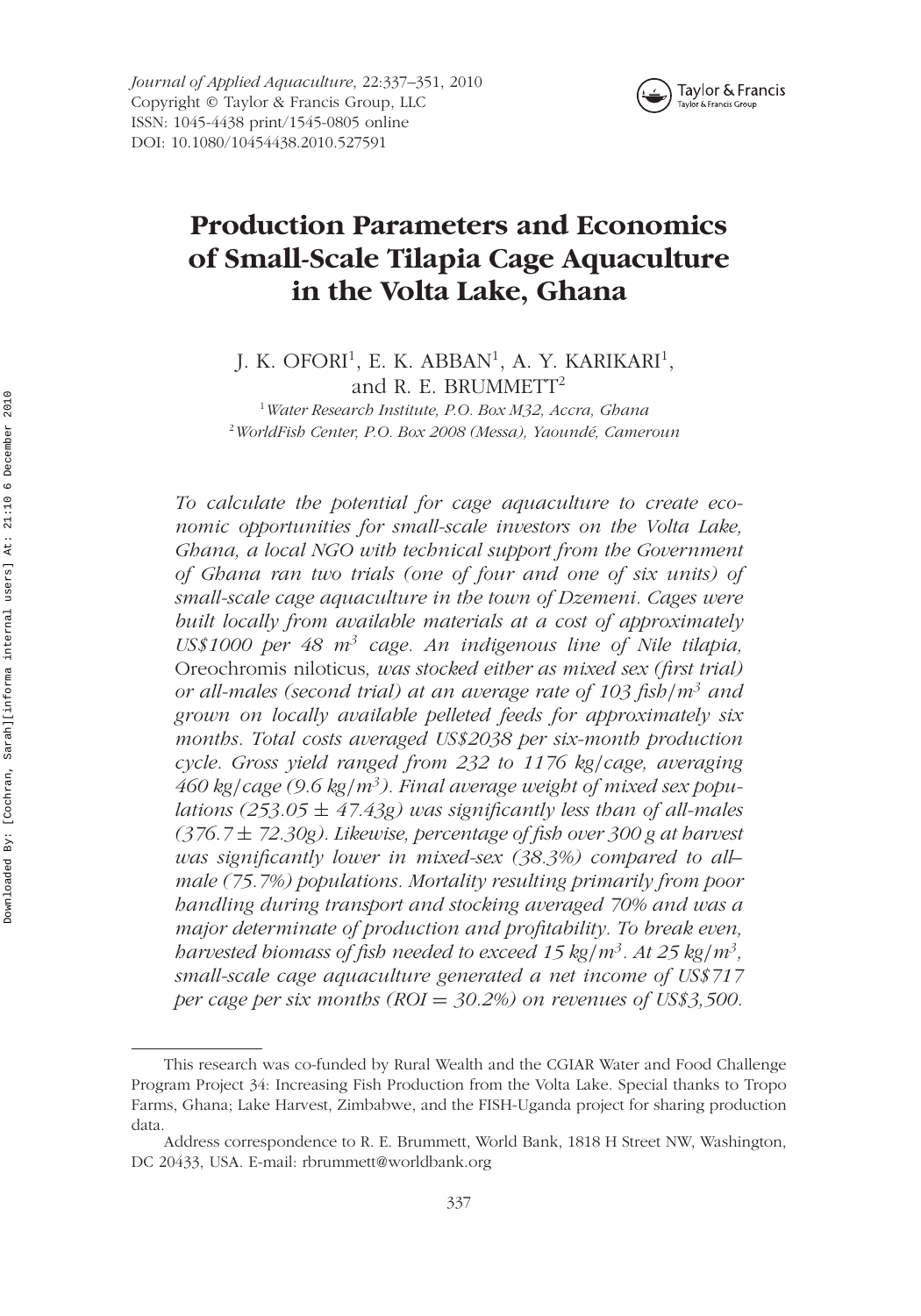*Water quality in the area surrounding the cages was not negatively affected by aquaculture at the scale tested (5 tons of feed per six months).*

*KEYWORDS freshwater, small and medium scale enterprise, locally sourced inputs*

#### INTRODUCTION

Along the Volta Lake in Ghana, increasing population, rising unemployment, and declining value of the capture fishery are driving efforts to identify viable investment opportunities that can increase revenues and promote sustainable economic growth (Abban et al. 2006). Cage aquaculture is practiced profitably in many parts of the world, generating jobs and making substantial contributions to fish supply (Hambrey 2006). The FAO (2007) estimates that the Atlantic salmon (*Salmo salar*) cage aquaculture industry alone produces over 1.2 million MT per annum. From interviews with the major producers, current output of cage aquaculture in sub-Saharan Africa, almost all of which is Nile tilapia, *Oreochromis niloticus*, can be estimated at about 5500 MT per annum, mostly from relatively large-scale projects in Ghana, Malawi, Uganda and Zimbabwe.

The Volta Lake is a reservoir on the Volta River created by the construction of the Akosombo Dam, completed in 1964. Temperature, flow rates, and water quality are generally high, while fertility of the water is relatively low, reflecting the lake's oligotrophic status (Abban & Biney 1996). The Government of Ghana has allocated 1 percent of the total surface area  $(8,700 \text{ km}^2)$  of the lake to the development of cage aquaculture by (personal communication, Hon. Gladys Asmah, Ghana Minister of Fisheries, Accra, 30 March 2007). If the yields reported for cage aquaculture elsewhere in Africa—between 50 (personal communication, Patrick Blow, Lake Harvest Aquaculture, 31 October 2006) and 150 kg*/*m3*/*9 months (personal communication, Karen Veverica, Jinja, Uganda, 21 November 2007)—can be replicated in Ghana, production from less than 100 ha of fish cages could just about match the current capture fishery output of about 90,000 MT ([Asante 2006](https://www.researchgate.net/publication/293688729_Socio-economics_of_fisheries_dependent_communities_in_the_Volta_Basin_of_Ghana?el=1_x_8&enrichId=rgreq-2a26232ec4d775a3911e18a49dd78953-XXX&enrichSource=Y292ZXJQYWdlOzIzMzEyMDQ4ODtBUzoxNzMyMzI3NjIxMzg2MjRAMTQxODMxMzMxNzE2Mw==)).

In Ghana, positive cash flows have been reported for medium-scale production systems that can achieve outputs of approximately 20 tonnes per month (240 TPA). The stocking, feeding, and cage construction technology piloted by these farms have proven to be generally suitable to smaller-scale investors as well and is being widely adopted in Stratum II of the Volta Lake (Figure 1) and between the Kpong and Akosombo Dams on the lower Volta River.

During the period between October 2005 and December 2007, Rural Wealth, a Ghanaian non-governmental organization (NGO), in a technical partnership with the Ghanaian Water Research Institute (WRI) and the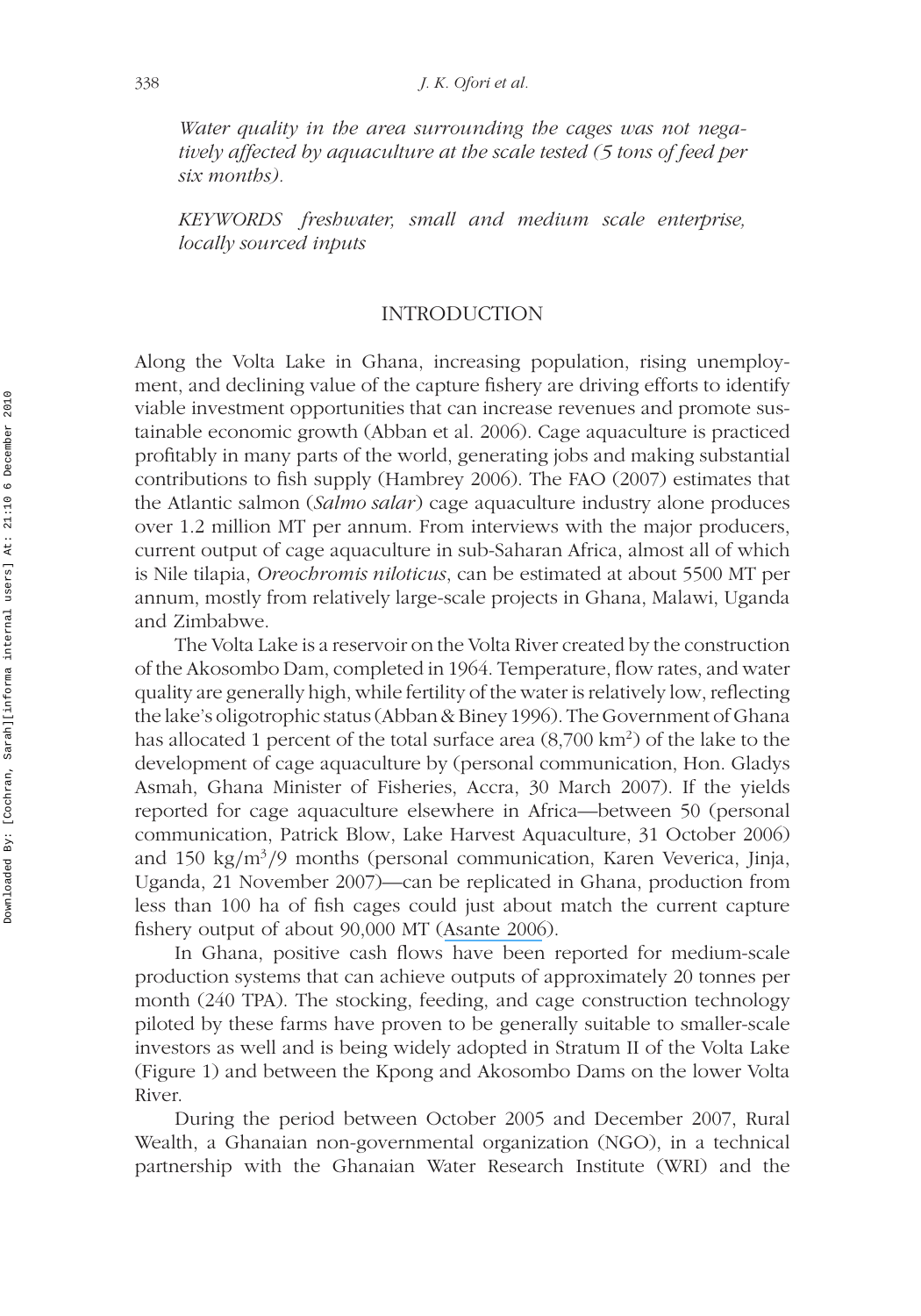

**FIGURE 1** The Volta Lake indicating its management strata:  $I =$  Afram arm;  $II =$  lower main body; III = middle main body; IV = upper main body;  $V = Ot$  river arm;  $VI = lower$  Volta riverine body; VII = middle Volta riverine body; and VIII = ipper Volta riverine body (Petr  $\&$ Vanderpuye 1964).

WorldFish Center, led a demonstration of small-scale cage aquaculture to identify key production constraints and technical difficulties, and test production capacity and economic viability overtwo six-month growout cycles.

#### MATERIALS & METHODS

The site (N 06◦ 36.150, E 000◦ 09.17) was in open water 0.5 km from shore, in the lee of a small-uninhabited island off of the fishing and trading community of Dzemeni, South Dayi District, Volta Region, Ghana, on the SW bank of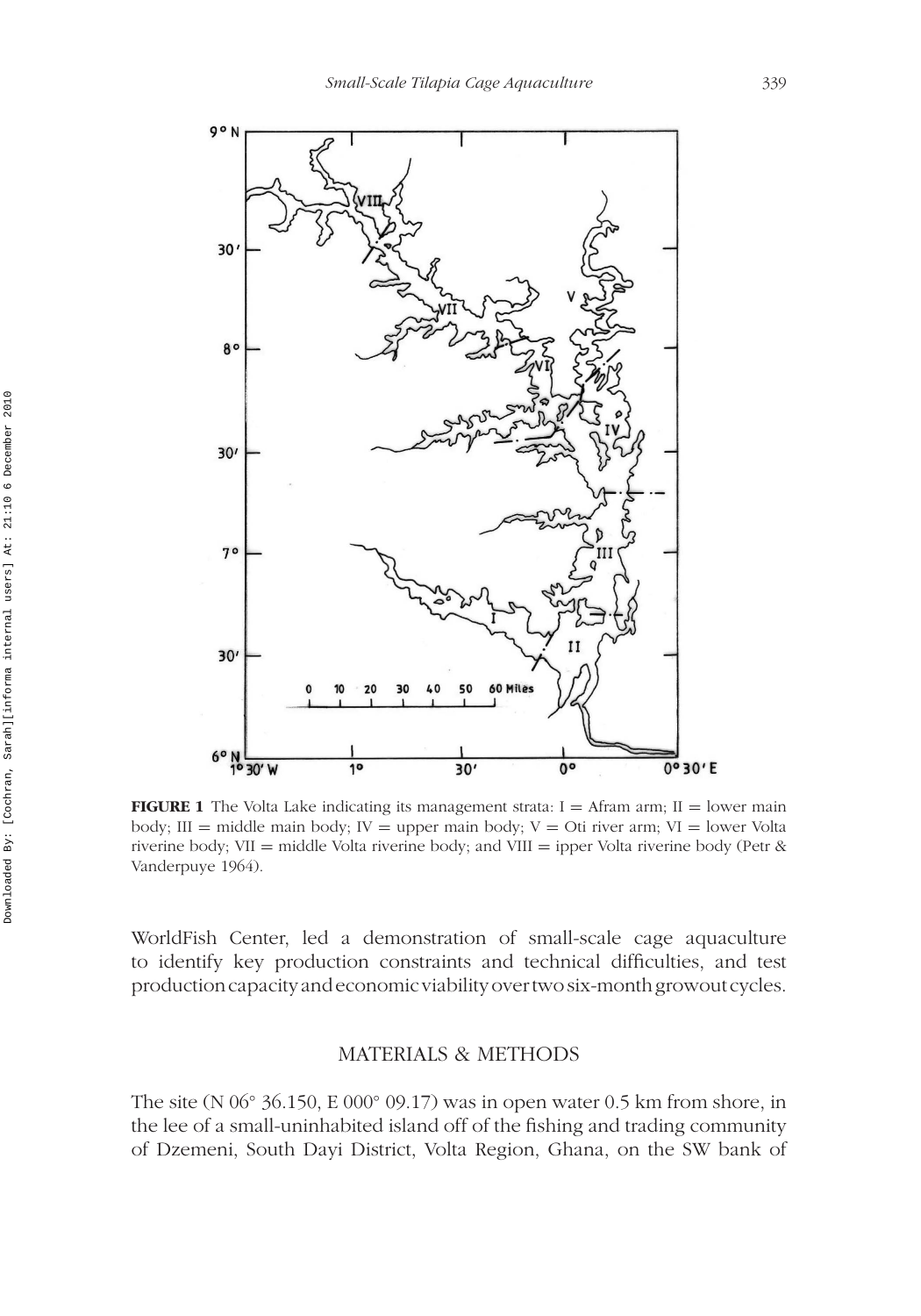

**FIGURE 2** Small-scale cage culture installation near the fishing community of Dzemeni in the South of Lake Volta, Ghana.

the Volta Lake in Stratum II. For the first of two trials, four cages each of  $6 \times 4 \times 2$  m deep (48 m<sup>3</sup>) constructed of the typical 15-mm multifilament stretched mesh netting used in the local beach seine fishery attached to a pipe frame supported by floating plastic barrels were anchored in 8–10 m of water (Figure 2). The anchors were comprised of four  $0.3 \text{ m}^3$  concrete blocks into each of which a  $6.4$  mm  $(1/4'')$  iron loop was cemented and to which were tied ropes connected to each corner of the floating cage framework from which the cage was suspended. Cages were constructed entirely of locally available materials (Figure 3) at an individual cost of approximately \$1000 (Table 1). For the second trial, an additional two cages were installed for a total of six (Table 2).

Mixed-sex fingerlings (first trial) and all-male fingerlings (second trial) derived from a selected line of *Oreochromis niloticus* produced at the Ghanaian Aquaculture Research and Development Centre (ARDEC) in Akosombo, and reported by WRI to grow some 10–15% faster than the local wild stock, were stocked at rates ranging from 3000 up to 9000 fish per cage (63 to 188 fish*/*m3), but heavy mortalities incurred as a result of poor transport and handling and resulted in effective stocking rates of between 20 and 100 fish*/*m3 with fingerlings of between 13 and 32 g (Table 2). Dead fish found floating in the cages were removed daily and recorded to give an estimate of mortalities.

Fish in cages were fed locally available (GAFCO Inc.) floating extruded pelleted aquafeed containing approximately 30% crude protein. Fish were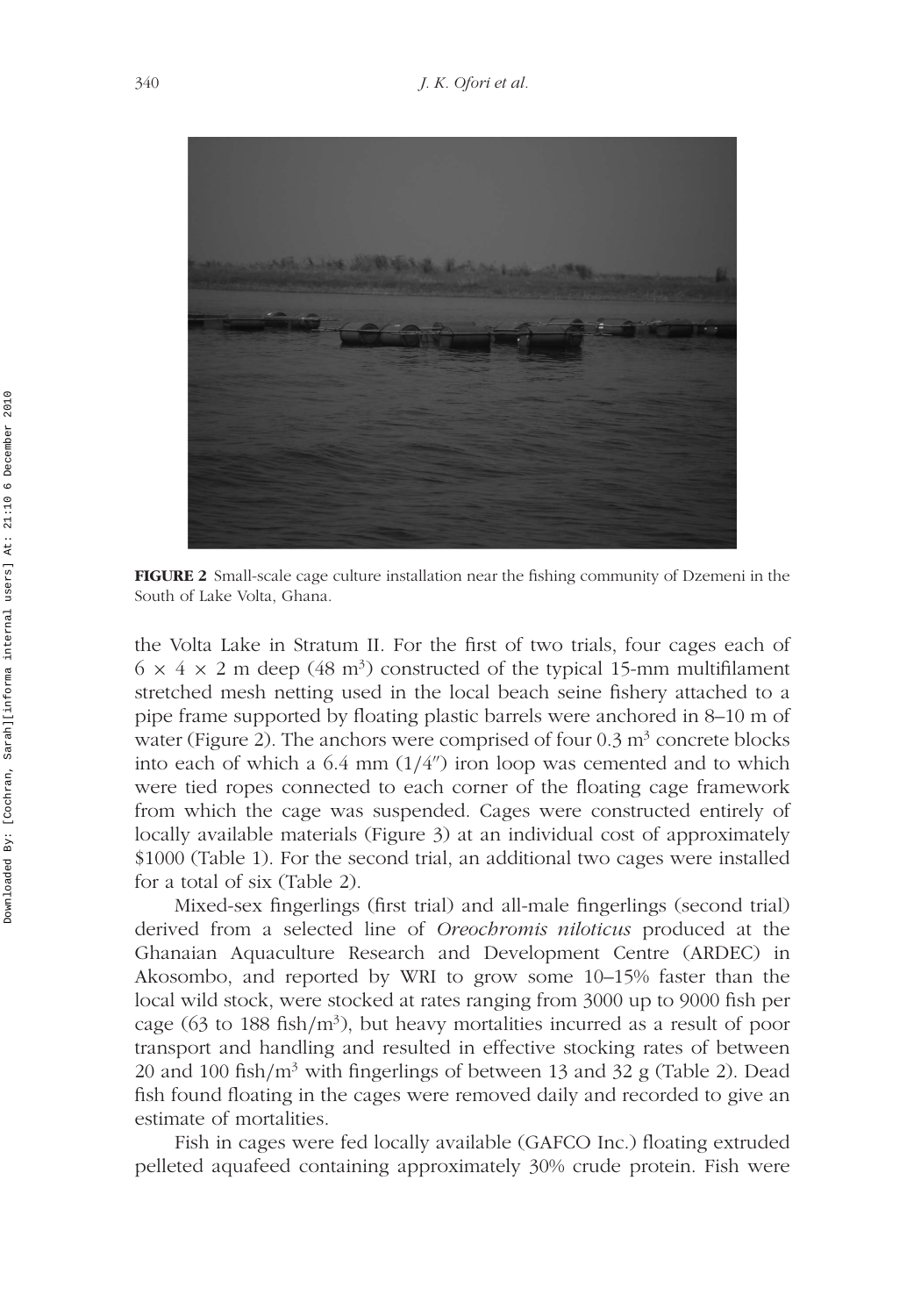

FIGURE 3 Pilot small-scale cage aquaculture pilot design tested at Dzemeni, Ghana, from June 2006 through December 2007. Empty 2501 plastic<br>barrels provide floatation to a 6 x 4 x 2 m (48 m<sup>3</sup>) 15-mm mesh net suspended fro **FIGURE 3** Pilot small-scale cage aquaculture pilot design tested at Dzemeni, Ghana, from June 2006 through December 2007. Empty 250 l plastic barrels provide floatation to a 6 × 4 × 2 m (48 m3) 15-mm mesh net suspended from a frame of galvanized pipe bolted into welded brackets.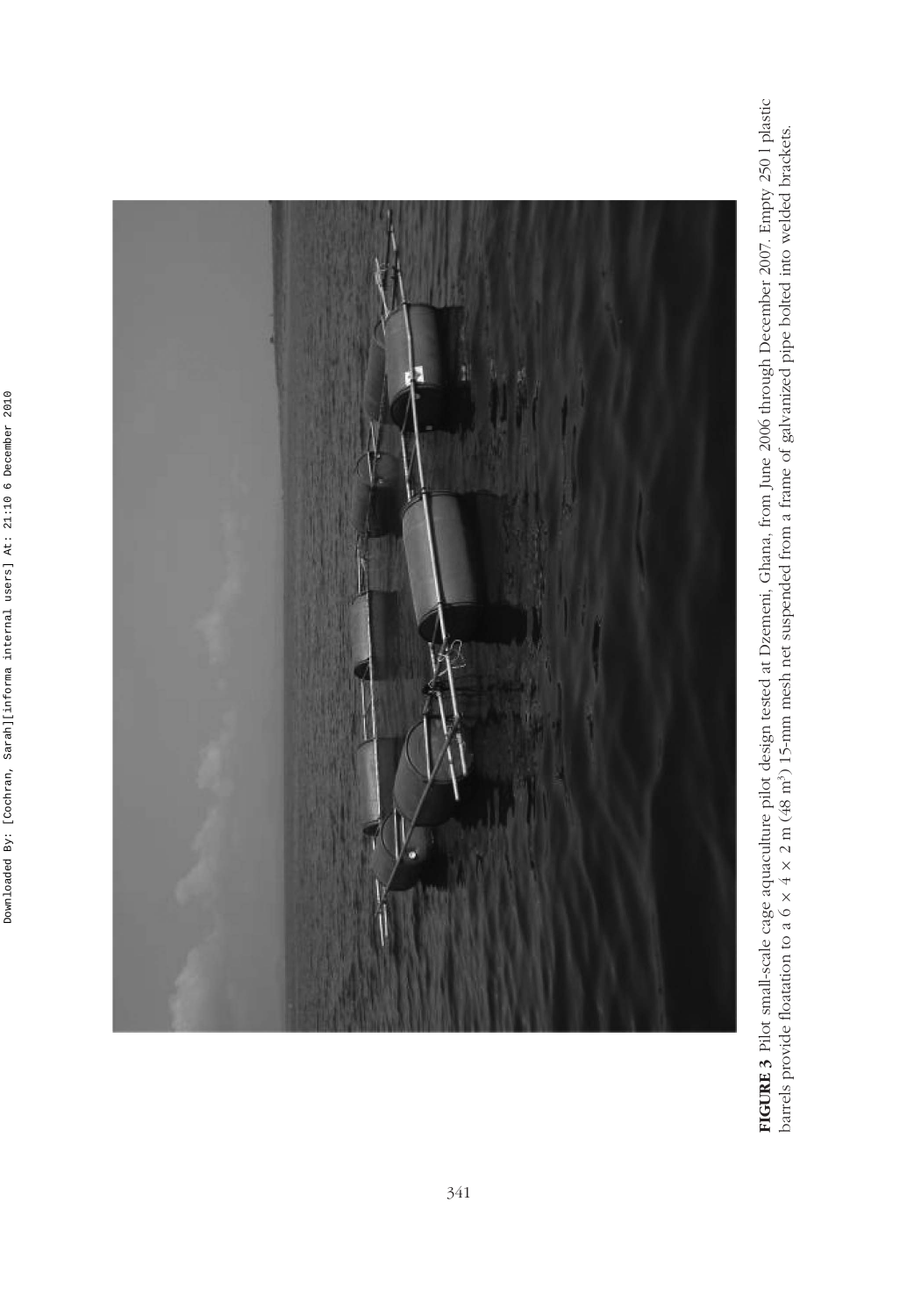| Item            | Description                             | Ouantity        | Unit cost | Amount (Ghana ¢) |
|-----------------|-----------------------------------------|-----------------|-----------|------------------|
| Galvanized pipe | $1.5^{\prime\prime} - 2^{\prime\prime}$ | 12              | 18        | 216              |
| Floats          | Plastic barrel (250 l)                  | 8               | 30        | 240              |
| <b>Nets</b>     | 15 mm stretched mesh                    | 40 <sub>m</sub> | 4.375     | 175              |
| Shackles        |                                         | 16              | 3         | 48               |
| Hapa nets       | $40 \text{ m}$                          | 0.5             | 100       | 50               |
| Rope            | $10 \text{ mm}$                         | 2 coils         | 20        | 20               |
|                 | $6 \text{ mm}$                          | 1 coil          |           |                  |
| Anchors         | $0.3 \text{ m}^3$                       | $\circ$         |           | 30               |
| Welding         |                                         |                 | 50        | 50               |
| Cage cover net  | $6 \text{ m} \times 5 \text{ m}$        |                 | 12        | 12               |
| Labour          |                                         |                 | 30        | 30               |
| Total           |                                         |                 |           | 876              |

**TABLE 1** Construction Costs for a 48 m<sup>3</sup> Small-Scale Aquaculture Cage Manufactured from Locally Available Materials in Dzemeni, Ghana  $(1 \text{ USD} = 0.92 \text{ Ghana } \phi)$ 

fed at a declining rate of 10% down to 2% of estimated average bodyweight according to the recommendations of Hepher (1988) based on monthly average weight of a sample of at least 50 fish from each cage. The total daily ration was divided among three feedings administered by hand.

After 133 to 153 days, cages were harvested, fish graded according to size class (*>*300 g, 200–300 g, *<*200 g), counted, weighed, and sold to local fish traders. Wholesale prices varied according to size class with *>*300 g fish sold at Ghana Cedis  $\epsilon$  3.50 per kg (1 US\$ = 1.12  $\epsilon$ ), 250–300 g fish sold at ¢2.80, and *<*200 g fish sold at ¢1.50 per kg. Production and price parameters were then compiled and tabulated to analyze the economic performance of small-scale cage culture in the lower Volta Lake.

During the first trial, water quality was monitored every two months. In an attempt to estimate the impacts of cage aquaculture on water quality,

|                           | Cage 1            | Cage 2            | Cage 3            | Cage 4             |
|---------------------------|-------------------|-------------------|-------------------|--------------------|
| Date Stocked 2006         | 27/10             | 08/12             | 31/10             | 31/10              |
| No. Stocked               | 4000              | 6000              | 7000              | 2780               |
| Avg. wt at stocking $(g)$ | $13.4 \pm 10.33$  | $25.0 \pm 4.14$   | $12.9 \pm 7.97$   | $31.7 \pm 15.02$   |
| Avg. wt at harvest $(g)$  | $207.5 \pm 59.98$ | $277.5 \pm 42.36$ | $219.7 \pm 88.27$ | $307.5 \pm 134.19$ |
| Grow-out (days)           | 153               | 147               | 133               | 152                |
| Biomass GR (kg/day)       | 2.69              | 9.05              | 7.1               | 4.14               |
| No. Fish at harvest       | 1946              | 4639              | 1079              | 1647               |
| Survival $(\%)$           | 48.70             | 77.3              | 15.4              | 59.2               |
| $SGR^*$                   | 1.79              | 1.64              | 2.13              | 1.49               |
| <b>FCR</b>                | 2.64              | 2.50              | 3.51              | 2.97               |
| Gross yield (kg/cage)     | 324.7             | 1175.7            | 247.1             | 402.5              |
| Net yield (kg/cage)       | 270.9             | 1025.7            | 221.3             | 314.3              |

**TABLE 2A** Fish Stocking, Growth, and Harvest Data for the First (Mixed Sex) of Two Pilot Nile Tilapia 48 m<sup>3</sup> Cage Aquaculture Trials Conducted at Dzemeni in Stratum II of the Volta Lake, Ghana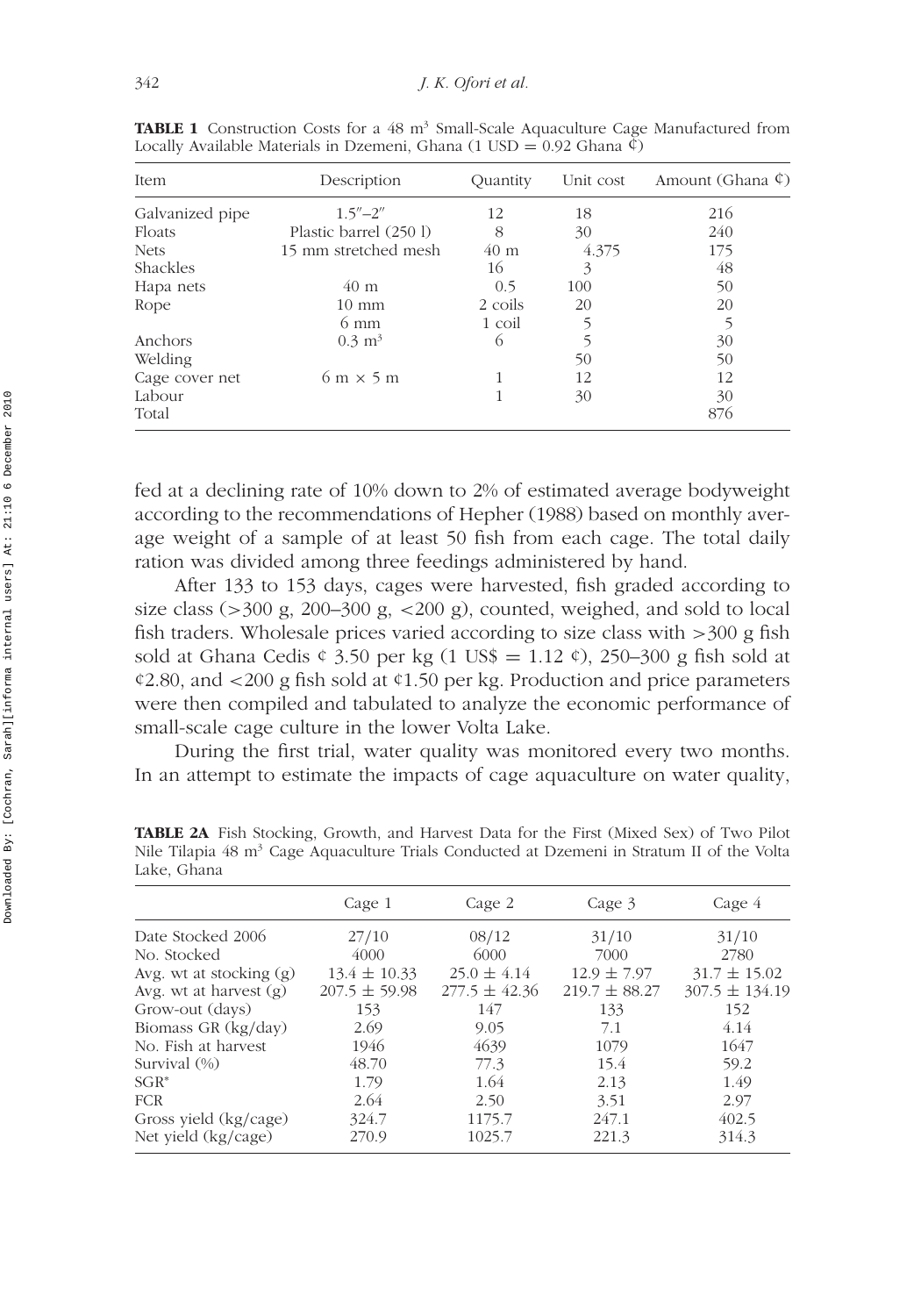| $\sim$ $\sim$ $\sim$<br>$\frac{1}{2}$ |
|---------------------------------------|
|                                       |
|                                       |
| I<br>ł<br>I                           |
| į<br>$\frac{1}{4}$<br>è               |
| İ                                     |
| ֚֓<br>֠                               |
|                                       |
|                                       |
| ļ                                     |
| j                                     |
| í                                     |
| I<br>֕                                |

| I                                                |                                                                                                                           |
|--------------------------------------------------|---------------------------------------------------------------------------------------------------------------------------|
|                                                  |                                                                                                                           |
| ļ                                                |                                                                                                                           |
|                                                  |                                                                                                                           |
| ļ                                                |                                                                                                                           |
| I                                                |                                                                                                                           |
| ì                                                |                                                                                                                           |
| $\ddot{\cdot}$<br>Fil                            |                                                                                                                           |
| $-4.33$                                          |                                                                                                                           |
| $\overline{a}$                                   |                                                                                                                           |
| Į                                                |                                                                                                                           |
|                                                  |                                                                                                                           |
|                                                  |                                                                                                                           |
| י<br>ו<br>ļ                                      |                                                                                                                           |
|                                                  |                                                                                                                           |
|                                                  |                                                                                                                           |
|                                                  | ١                                                                                                                         |
| ו<br>ו<br>Į                                      |                                                                                                                           |
| $\ddot{\phantom{0}}$<br>$\overline{\phantom{a}}$ | ֧֧֧֧֧֧֧֧֧֧֧֧֧ׅ֧֧֧֧֧֧֧֧֧֛֧֛֧֛֧֛֧֧֧֧֧֧֚֚֚֚֚֚֚֚֚֚֚֚֚֚֚֚֚֝֓֓֓֝֓֝֓֝֓֝֬֝֬֝֓֝֓֝֓֝֓֝֬֝֬֝֓֝֬֜֓֝֬֝֬֝֬֝֬֝֬֝֬֝֬֝֬֝֓֝֓֝֬֝֬֝֬<br>$\sim$ |
| Ë                                                |                                                                                                                           |
| j<br>į<br>)                                      |                                                                                                                           |
| י<br>י<br>د<br>سا                                |                                                                                                                           |
|                                                  |                                                                                                                           |
| TADITO OD E                                      | $\frac{1}{2}$                                                                                                             |
|                                                  |                                                                                                                           |

|                                                                                                                                                                                                                   | Cage 1                                                                                                                                         | Cage 2                                                                                                                                                            | Cage 3                                                                                                             | Cage 4                                                                                                | Cage 5                                                                                                                                        | Cage 6                                                                                                                                                                                                                                                                            |
|-------------------------------------------------------------------------------------------------------------------------------------------------------------------------------------------------------------------|------------------------------------------------------------------------------------------------------------------------------------------------|-------------------------------------------------------------------------------------------------------------------------------------------------------------------|--------------------------------------------------------------------------------------------------------------------|-------------------------------------------------------------------------------------------------------|-----------------------------------------------------------------------------------------------------------------------------------------------|-----------------------------------------------------------------------------------------------------------------------------------------------------------------------------------------------------------------------------------------------------------------------------------|
| Avg. wt at stocking $(g)$<br>Avg. wt at harvest $(g)$<br>Gross yield (kg/cage)<br>Vet yield (kg/cage)<br>Date Stocked 2007<br>No fish at harvest<br>Grow-out (days)<br>No. Stocked<br>survival (%)<br>sGR*<br>FCR | 369.70 ±155.50<br>$92 \pm 9.75$<br>270.94<br>$\begin{array}{c} 1480 \\ 20 \\ 1.65 \\ 2.64 \\ 324.7 \end{array}$<br>31/1<br>7500<br>169<br>22.9 | $\begin{array}{c} 22.88\pm8.75 \\ 452.2\pm230.32 \end{array}$<br>6/7<br>8200<br>$\begin{array}{c}\n 147 \\  523 \\  643 \\  2.03 \\  2.32 \\  4.38\n \end{array}$ | pen; Last sample<br>10/01/08 avg wt<br>Net caught on<br>bottom and torn<br>$12.45 \pm 4.92$<br>318g<br>7500<br>5/7 | 31/08<br>9000<br>12.45 ± 4.90<br>Net slashed by<br>fishers; last sample<br>125/10/07 avg wt<br>86.2 g | $\begin{array}{l} 20.08 \pm 9.32 \\ \text{Poisoned by fishers;} \\ \text{last sample } 23/12/07 \end{array}$<br>avg wt 284 g<br>18/07<br>6000 | $\begin{array}{l} 20.13\pm 9.34\\ 308.1\pm 141.23\\ 130\\ 1542\\ 1542\\ 25.7\\ 2.10\\ 8.05\\ 8.05\\ 8.03.4\\ 8.03.4\\ 8.03.4\\ 8.03.4\\ 8.03.4\\ 8.03.4\\ 8.03.4\\ 8.03.4\\ 8.03.4\\ 8.03.4\\ 8.03.4\\ 8.03.4\\ 8.03.4\\ 8.03.4\\ 8.03.4\\ 8.03.4\\ 8.03.4\\ 8.03.$<br>7/7<br>000 |

\*Specific growth rate  $(\% / \text{day}) = \text{In average final weight} - \text{average initial weight/growth period (days)}.$ ∗Specific growth rate (%*/*day) = ln average final weight – average initial weight*/*growth period (days).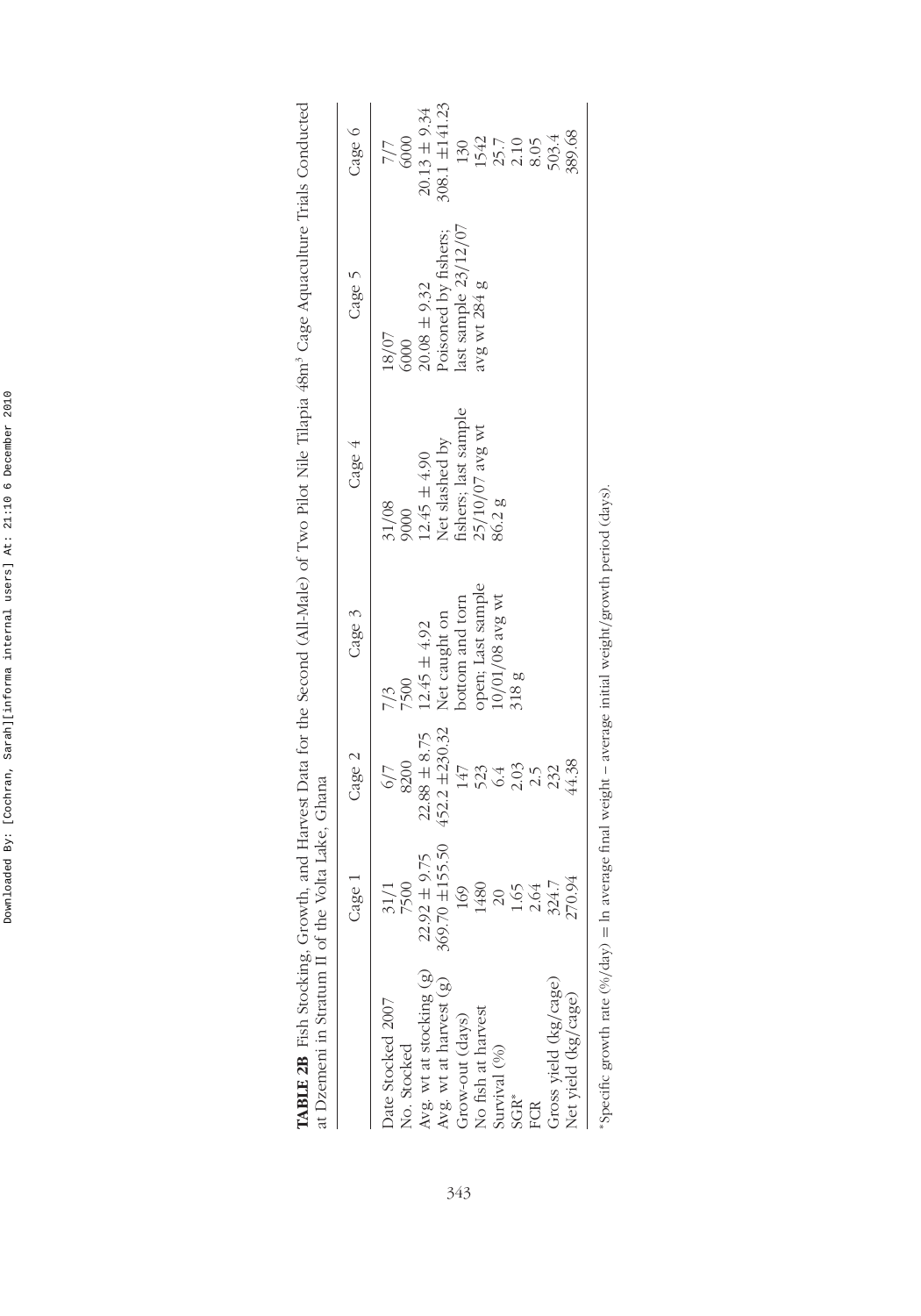sampling stations were located 10 m upstream and 30 m downstream of the cage installation. Temperature and pH were measured in the field with a temperature probe and a HACH EC 20 portable pH meter, respectively. Samples for analysis in the laboratory were collected from near the top of the water column, at mid-cage depth (1 m) and near the bottom in 300 ml plain glass bottles, kept in a cold dark box during transportation, and stored in a refrigerator until the analyses were completed. In the laboratory, electrical conductivity was measured with a Cyberscan 510 meter and turbidity was measured with a HACH 2100 P Turbidimeter. All other analyses followed standard methods (APHA*/*AWWA*/*WEF 1998): diazotization for  $NO<sub>2</sub>-N$ ; hydrazine reduction for  $NO<sub>3</sub>-N$ ; direct nesslerization for total ammonia nitrogen; stannous chloride for phosphate; and the Azide modification of Winkler for dissolved oxygen.

#### **RESULTS**

Production and growth data from the trials are shown in Table 2 and Figure 4. Two cages were sabotaged by locals and another was damaged when it became fouled with a submerged tree when the water level was low and then ripped open, releasing the fish, when the water level rose again. For those cages that survived the entire trial, gross yield ranged from 232 to 1176 kg*/*cage*/*6 months (5–25 kg*/*m3), averaging 456 ± 329.5 kg*/*cage (9.5 kg/m<sup>3</sup>). Overall, survival was low in all cages, averaging  $29 \pm 28.4\%$ among those that were not damaged or robbed, most of which was incurred



**FIGURE 4A** Growth pattern of mixed sex *Oreochromis niloticus* in four 48 m<sup>3</sup> cages in the Volta Lake, Ghana; fish stocked at approximately 40 fish*/*m3 were fed a commercial diet over a culture period of six months in 2006*/*2007.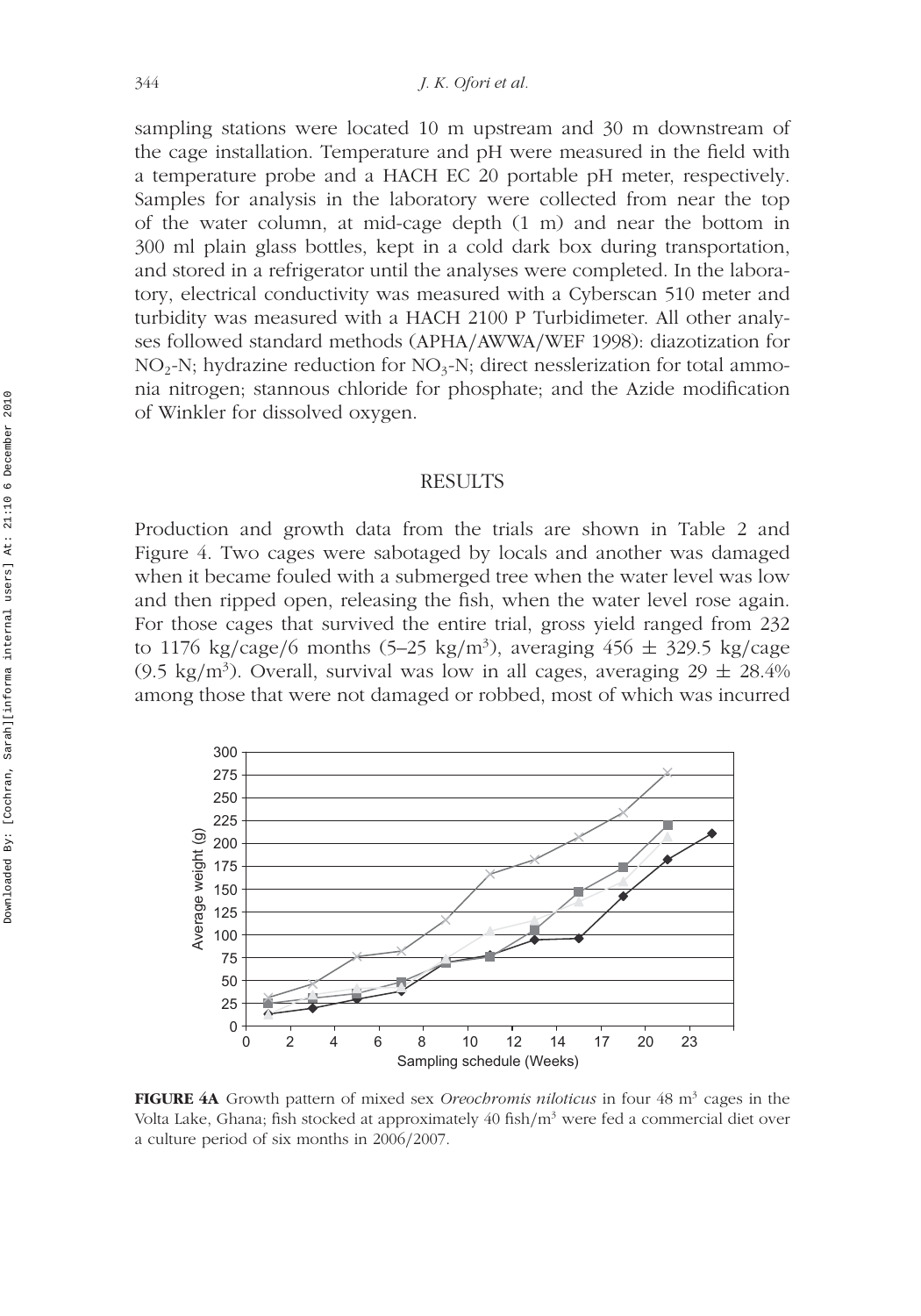

**FIGURE 4B** Growth pattern of all-male *Oreochromis niloticus* in six 48 m<sup>3</sup> cages in the Volta Lake, Ghana; fish stocked at approximately 40 fish*/*m3 were fed a commercial diet over a culture period of six months in 2007. Three cages were damaged or sabotaged and harvested early.

as a result of poor fish conditioning, handling and transport during stocking. Only about 30% of the mortalities floated up and were counted, at least another 40% sank or went unnoticed.

Only the cage from which more than one tonne of fish (*>*96 fish weighing 24.5 kg per m<sup>3</sup>) was harvested made a significant profit (Table 3). Food conversion ratios (FCR) were between 2.5 and 8.1 with an average of 3.54 (Table 2). Feed was the major component of cost, averaging over 50% of the total (Table 4). Fingerling purchase was another major cost, accounting for an average of 27% of the total.

The WRI Akosombo improved strain exhibited an average specific growth rate in cages of 1.83% body weight per day (Table 2), but showed significant variation in final weight at harvest, ranging between 60 and 500 g. Final weight of mixed sex populations averaged  $253.05 \pm 47.43$ g, significantly (P  $<$  0.05) less than the 376.7  $\pm$  72.30 g achieved in the all-male populations. Likewise, percentage of fish over 300 g at harvest was

**TABLE 3** Economic Analysis of Tilapia Aquaculture Cages Operated for Approximately Six Months in Stratum II of the Volta Lake (Ghana  $\hat{\varphi}$ ; 1 US\$ = 1.12 Ghanac  $\hat{\varphi}$ )

|                | Cage 1      | Cage 2   | Cage 3      | Cage 4             | Cage 5  | Cage 6    | Cage 10 |
|----------------|-------------|----------|-------------|--------------------|---------|-----------|---------|
| Fixed cost*    | 109.5       | 109.5    | 109.5       | 109.5              | 109.5   | 109.5     | 109.5   |
| Variable costs | 1,760.76    | 2,700.00 | 2,458.70    | 1,468.06           | 1.598.0 | 1,867.0   | 1,687.0 |
| Total cost     | 1,870.26    | 2,809.50 | 2,568.20    | 1,577.56           | 1,707.5 | 1.978.5   | 1,756.5 |
| Revenue        | 812.82      | 3,527.04 | 741.3       | 1,207.50           | 1,136.4 | 812.00    | 1,760.1 |
| Net Income     | $-1.057.44$ | 717.54   | $-1,826.90$ | $-370.06$ $-574.1$ |         | $-895.50$ | 4.50    |
|                |             |          |             |                    |         |           |         |

<sup>∗</sup>For the cage, amortized over four years.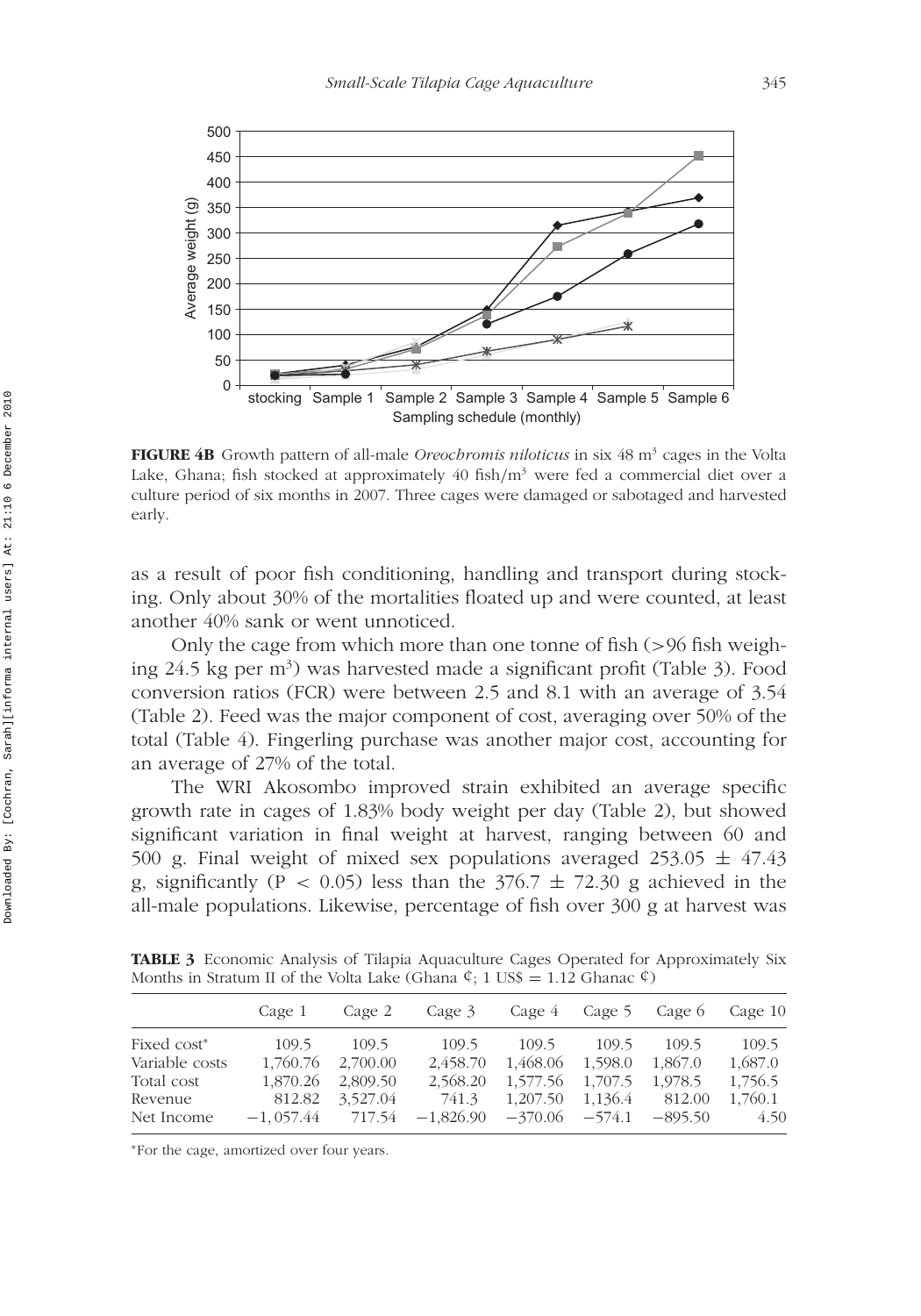|                             | Quantity | Unit Value $(GH\mathcal{L})$ | Amount $(GH\n)$ |
|-----------------------------|----------|------------------------------|-----------------|
| <b>Cost Elements</b>        |          |                              |                 |
| Cage (amortized over 4 yrs) | 1/2      | 219.00                       | 109.5           |
| Fingerlings                 | 6000     | 0.12                         | 720.00          |
| Feed                        | 3000     | 0.49                         | 1470.00         |
| Labor (pers mos)            | $\circ$  | 60.00                        | 360.00          |
| Marketing                   |          |                              | 50.00           |
| Transportation              |          |                              | 100.00          |
| <b>Total cost</b>           |          |                              | 2809.50         |
| <b>Revenues</b>             |          |                              |                 |
| Total harvest (kg)          | 1176     | 3.00                         | 3528            |
| <b>Net Income</b>           |          |                              | 718.54          |
| <b>ROI</b>                  |          |                              | 25.6%           |

**TABLE 4** Cost of Production, Revenue,s and Return on Investment (ROI) for a 48 m3 Aquaculture Cage in Stratum II of the Volta Lake Stocked at a Density of 125 Fish*/*m3 (77.32% Survival Rate) and Cultured for 147 Days (1 US\$ = 0.92 Ghana  $\phi$ )

significantly lower in mixed-sex (38.3%) compared to all-male (75.7%) populations. Overall, small fish (*<*200 g) averaged 17.5 ± 19.73%, medium fish (200–300 g) averaged 27.1  $\pm$  9.9%, and large fish (300–500 g) averaged  $54.4 \pm 24.1\%$  of the harvest by weight (Table 6). The average price received from fishmongers on the shore within an hour after harvest was ¢3.14 per kg (approximately US \$3.00) live weight.

Although water level varied by up to 1.2 m and flow rate was at times nearly undetectable, water quality in the vicinity of the cages (Table 5) was generally stable and remained within the limits for good tilapia growth throughout the trials (Boyd 1990). No fish deaths attributable to poor water quality were recorded. In addition, there was no obvious impact of aquaculture on water quality in the immediate vicinity of the cages (Figure 5).

#### DISCUSSION

Improper handling and transport of tilapia fingerlings to be stocked in the cages was the major cause of low yields and profits. Typical survival rate in small-scale tilapia cage culture is in the range of 70–80% (Mikolosek et al. 1997, De La Cruz-Del Mundo 1997), although survival as low as 60% has been associated with stocking densities in excess of 70 fish per  $m<sup>2</sup>$  ([Yi,](https://www.researchgate.net/publication/240399261_Influence_of_Nile_tilapia_Oreochromis_niloticus_stocking_density_in_cages_on_their_growth_and_yield_in_cages_and_in_ponds_containing_the_cages?el=1_x_8&enrichId=rgreq-2a26232ec4d775a3911e18a49dd78953-XXX&enrichSource=Y292ZXJQYWdlOzIzMzEyMDQ4ODtBUzoxNzMyMzI3NjIxMzg2MjRAMTQxODMxMzMxNzE2Mw==) [Kwei Lin, & Diana 1996](https://www.researchgate.net/publication/240399261_Influence_of_Nile_tilapia_Oreochromis_niloticus_stocking_density_in_cages_on_their_growth_and_yield_in_cages_and_in_ponds_containing_the_cages?el=1_x_8&enrichId=rgreq-2a26232ec4d775a3911e18a49dd78953-XXX&enrichSource=Y292ZXJQYWdlOzIzMzEyMDQ4ODtBUzoxNzMyMzI3NjIxMzg2MjRAMTQxODMxMzMxNzE2Mw==)). In a similar artisanal cage system tested in Côte d'Ivoire by Gorissen (1992), stocking mortality in 30 m<sup>3</sup> cages stocked with 30 g fingerlings at 100 per  $m<sup>3</sup>$  was only 5.2%, implying that the problems encountered at Dzemeni can be remedied with proper fish handling techniques, even under rustic conditions. Simple linear regression of the number of marketable fish at harvest against net profit (y =  $1.2x + 2521$ ; R<sup>2</sup> = 0.54) calculated that a farmer using a system similar to that tested at Dzemeni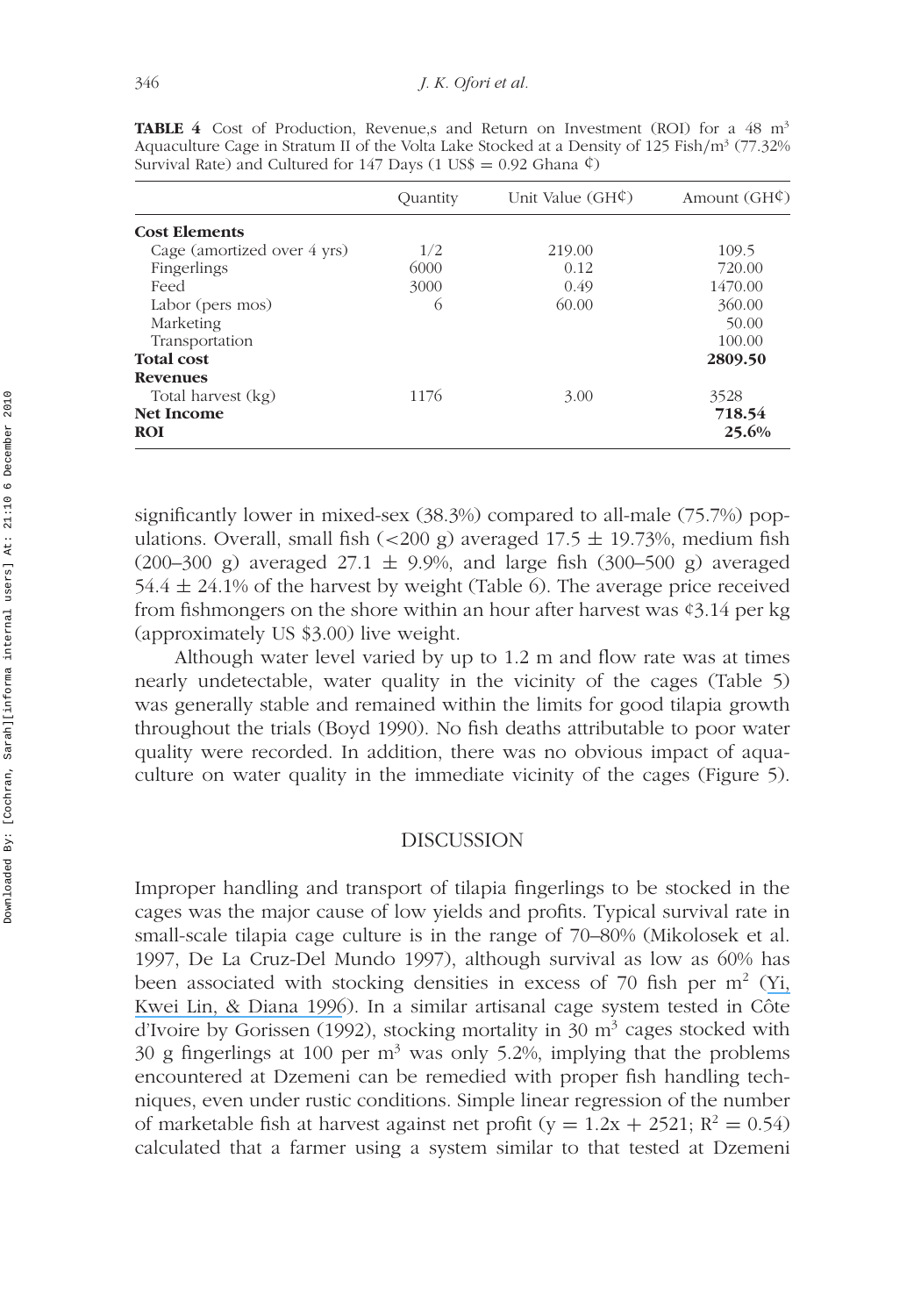| $\ddot{\phantom{0}}$<br>I<br>j                                                                         |
|--------------------------------------------------------------------------------------------------------|
| ı                                                                                                      |
| í                                                                                                      |
|                                                                                                        |
| ł<br>ł<br>ׇ֚֓                                                                                          |
|                                                                                                        |
| $\ddot{\dot{\ } }$<br>ä                                                                                |
|                                                                                                        |
| ֚֚֬<br>j<br>į                                                                                          |
| ֠<br>ì<br>l                                                                                            |
|                                                                                                        |
|                                                                                                        |
| :<br>:<br>֕                                                                                            |
|                                                                                                        |
| j<br>I                                                                                                 |
| ׇ֚֘                                                                                                    |
| j<br>֧֧֦֦֦֦֧֧ׅ֧ׅ֧ׅ֧֧֧֧ׅ֧֧ׅ֧֧֧֧ׅ֧֧֧֧֧֚֚֚֚֚֚֚֚֚֚֚֚֚֚֚֚֚֚֚֚֚֚֚֚֚֚֚֚֚֝֝֟֓֡֟֓֡֟֓֡֟֓֡֟֝֓֜֓֜֜֓֝֬֝֓֜֝֬֝֝֬֝֞֝֬֝ |

| ¢<br>Ę                      |                  |  |
|-----------------------------|------------------|--|
| $\frac{1}{2}$               |                  |  |
|                             |                  |  |
|                             |                  |  |
|                             |                  |  |
|                             |                  |  |
| I                           |                  |  |
|                             |                  |  |
|                             |                  |  |
|                             |                  |  |
|                             |                  |  |
|                             |                  |  |
|                             |                  |  |
|                             |                  |  |
|                             |                  |  |
|                             |                  |  |
|                             |                  |  |
|                             |                  |  |
|                             |                  |  |
|                             |                  |  |
|                             |                  |  |
|                             |                  |  |
|                             |                  |  |
| ļ                           |                  |  |
|                             | I                |  |
|                             |                  |  |
|                             |                  |  |
|                             |                  |  |
|                             |                  |  |
|                             |                  |  |
|                             |                  |  |
|                             |                  |  |
|                             |                  |  |
|                             |                  |  |
|                             |                  |  |
| erva                        | q<br>F           |  |
| I                           |                  |  |
|                             |                  |  |
|                             |                  |  |
|                             | $\rho$ (1 m) for |  |
|                             |                  |  |
|                             | ミニー・シー コンコントラー   |  |
|                             |                  |  |
|                             | しょう ちょー<br>くこ    |  |
| <b>TABLE 5</b> Mean $\pm$ S |                  |  |

| $\Omega$                 | ŗ<br>mgL   | $0.17 \pm 0.11$ 7.90 $\pm$ 1.27                     |
|--------------------------|------------|-----------------------------------------------------|
| $PO4-P$                  | $ngL^{-1}$ |                                                     |
| NH <sub>+</sub> H        | $mgL^{-1}$ |                                                     |
| NO <sub>3</sub> -N       | $mgL^{-1}$ | $0.008 \pm 0.007$ $0.41 \pm 0.42$ $0.18 \pm 0.14$ ( |
| NO <sub>2</sub>          | $mgL^{-1}$ |                                                     |
| $-1$ ortion Conductivity |            | 59.29 $\pm$ 1.627                                   |
|                          | e<br>E     | $140 \pm 18.8$                                      |
| \$                       |            | $\pm 0.57$<br>$\mathbf{\alpha}$                     |
|                          | Ηq         | $7.72 \pm 0.61$                                     |
|                          | emp. °C    | $30.5 \pm 1.30$                                     |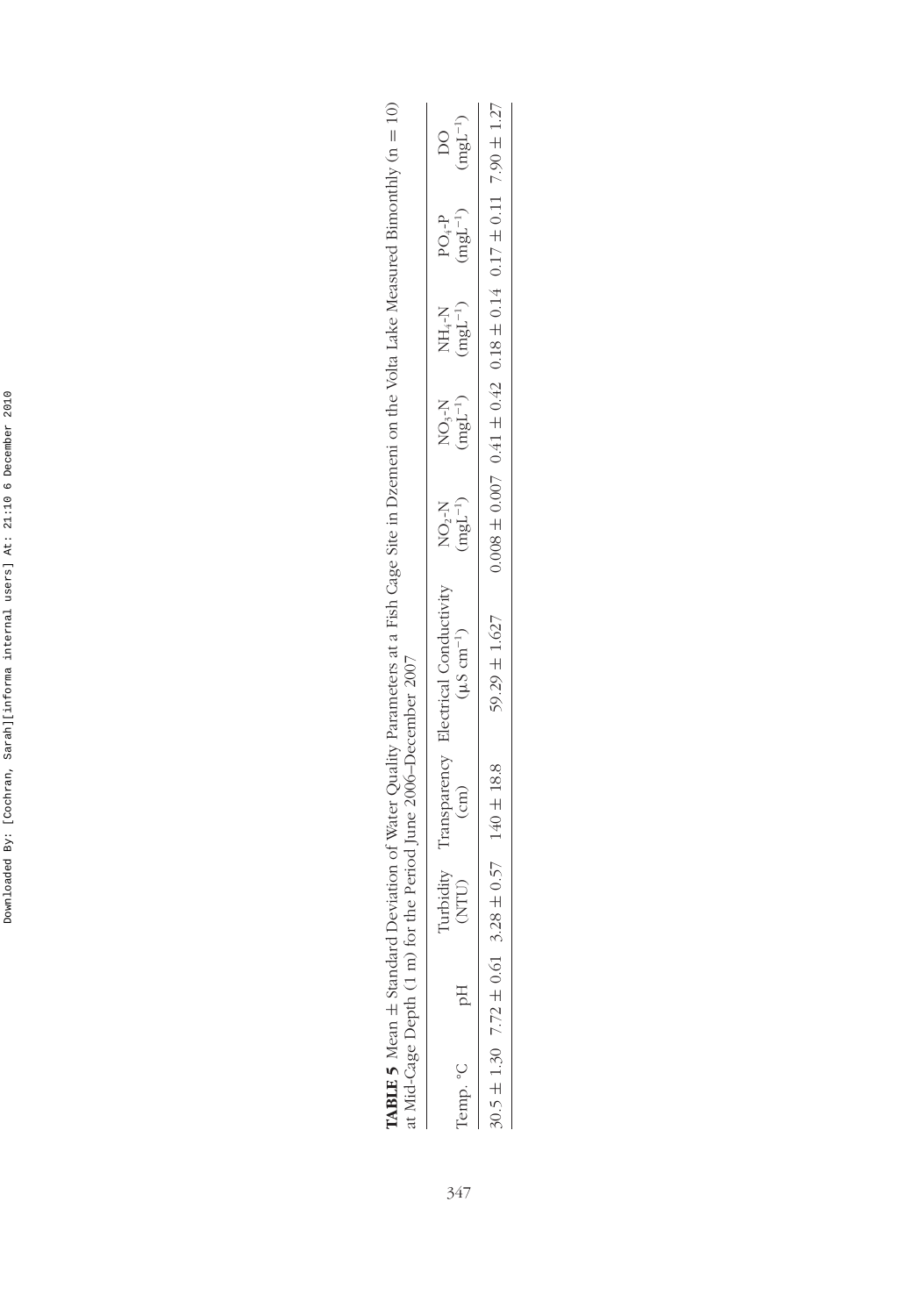**TABLE 6** Proportion of Large (*>*300 g), Medium (250–300 g), and Small (*<*250 g) Fish Obtained through Six Months of Growout in 48 m<sup>3</sup> Cages in the Volta Lake, Ghana

|               | Percentage Composition Per Cage Per Location |        |    |                      |    |        |        |
|---------------|----------------------------------------------|--------|----|----------------------|----|--------|--------|
| Size category | Cage 1                                       | Cage 2 |    | Cage 3 Cage 4 Cage 5 |    | Cage 6 | Cage 7 |
| Small         | 49                                           |        |    |                      |    |        | 13     |
| Medium        | 32                                           | 32     | 32 | 42                   | 19 |        | 16     |
| Large         | 19                                           |        | 26 | 51                   |    | 81     |        |



**FIGURE 5** Trends in key water quality parameters sampled every eight weeks 10 m above (solid bar on the left) and 30 m below (hashed bar on right) a 192-m<sup>3</sup> cage aquaculture facility holding 1.83 MT of fish at final harvest.

would need to produce over 50 fish with an average weight of over 300 g per cubic meter of cage volume to break even.

Typical FCR in *O. niloticus* cage aquaculture systems in Africa is between 1.4 and 2.5 (Beveridge 2004; personal communication, Patrick Blow, Lake Harvest Aquaculture, Zimbabwe, October 2006; personal communication, Steve Murad, Tropo Farms, Ghana, November 2008; personal communication, Karen Veverica, FISH Project, Uganda, January 2009). The higher than usual FCRs realized at Dzemeni were the result of a high percentage of fines in the feed and possible variability in its proximate analysis, coupled to the  $\pm 40\%$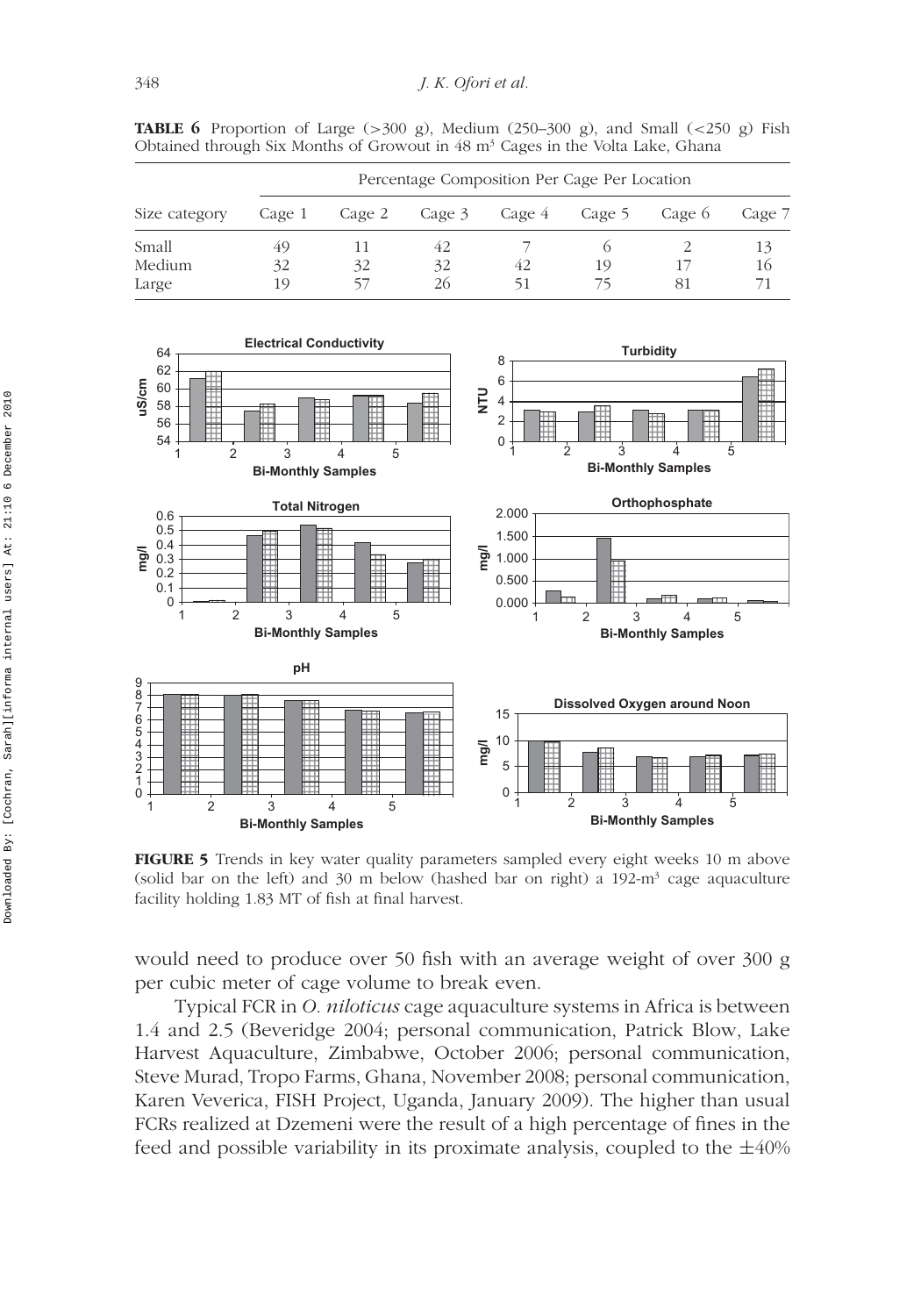overestimation of the number of fish in each cage as a result of undetected mortality, and thus over-feeding. If the Akosombo strain of *O. niloticus* used in this study has the physiological capacity to achieve a mid-range FCR of 1.6 (Beveridge 2004), then an average of 47% of the feed inputs to the cages was wasted. At an average of 52% of total production costs, a 47% savings in feed would add an additional ¢700 to the bottom line, substantially improving the economics of the system.

In contrast to the findings of Green & Teichert-Coddington (1994), VeraCruz & Mair (1994), Mair et al. (1995), and Kamaruzzaman et al. (2009), but consistent with those of Macintosh et al. (1988), Little, Bhujel, and. Pham (2003), and personal communications with commercial cage culturists in Africa (Mark Amechi, Tropo Farms, Ghana, November 2008; Patrick Blow, Lake Harvest Aquaculture, Zimbabwe, April 2009), all-male populations performed significantly ( $P < 0.05$ ) better than mixed sex even up to the relatively modest weight of 300 g. Taken together for purposes of business planning, the overall average specific growth rate of 1.8% body weight per day (mixed sex; virtually unlimited feed) compares favorably with the 1.5% body weight per day calculated from a range of intensive caged tilapia growout trials reported by Balarin & Haller (1982) and El-Sayed (2006), with 1.1 percent realized in low-volume*/*high-density cages stocked with mixed sex *O. niloticus* in Uganda (Personal Communication, Karen Veverica, FISH Project, Uganda, January 2009) and even the 2.2 percent per day for all male fish produced at Lake Harvest (personal communication, Patrick Blow, Lake Harvest Aquaculture, Zimbabwe, October 2006).

Despite the difficulties encountered, the technical feasibility of the cage culture system was successfully demonstrated. The cages proved sufficiently robust to survive most of the prevailing natural conditions in the Volta Lake. Acts of vandalism and theft are a further risk to which fish cages are sometimes subjected. Prevalence varies with the socio-cultural and economic context, governance, and the type of development, e.g., scale, equitability of benefits sharing, impacts on livelihoods of other stakeholders. If the causes can be understood, it may be possible to mitigate their impact (Beveridge 2004). According to the data collected at Dzemeni, a minimally profitable  $48 \text{ m}^3$ small-scale cage aquaculture system in Ghana would have to produce at least 1 ton of fish at an FCR of less than 2.5. With WRI technical assistance, some 20 small-scale investors in the lower Volta River basin are at the time of writing (January 2009) applying the cage aquaculture technology tested at Dzemeni.

During the first trial, 4990 kg of feed were added to the ecosystem, with no detectable effects of cage aquaculture on water quality in the vicinity of the production site. The lack of any clear correlation between water quality parameters that might be expected to fluctuate together (e.g., dissolved oxygen and nitrogen, electrical conductivity, and turbidity) implies that external influences such as currents, localized flooding events, seasonal water level declines, and *inter alia* seem to have an overriding influence on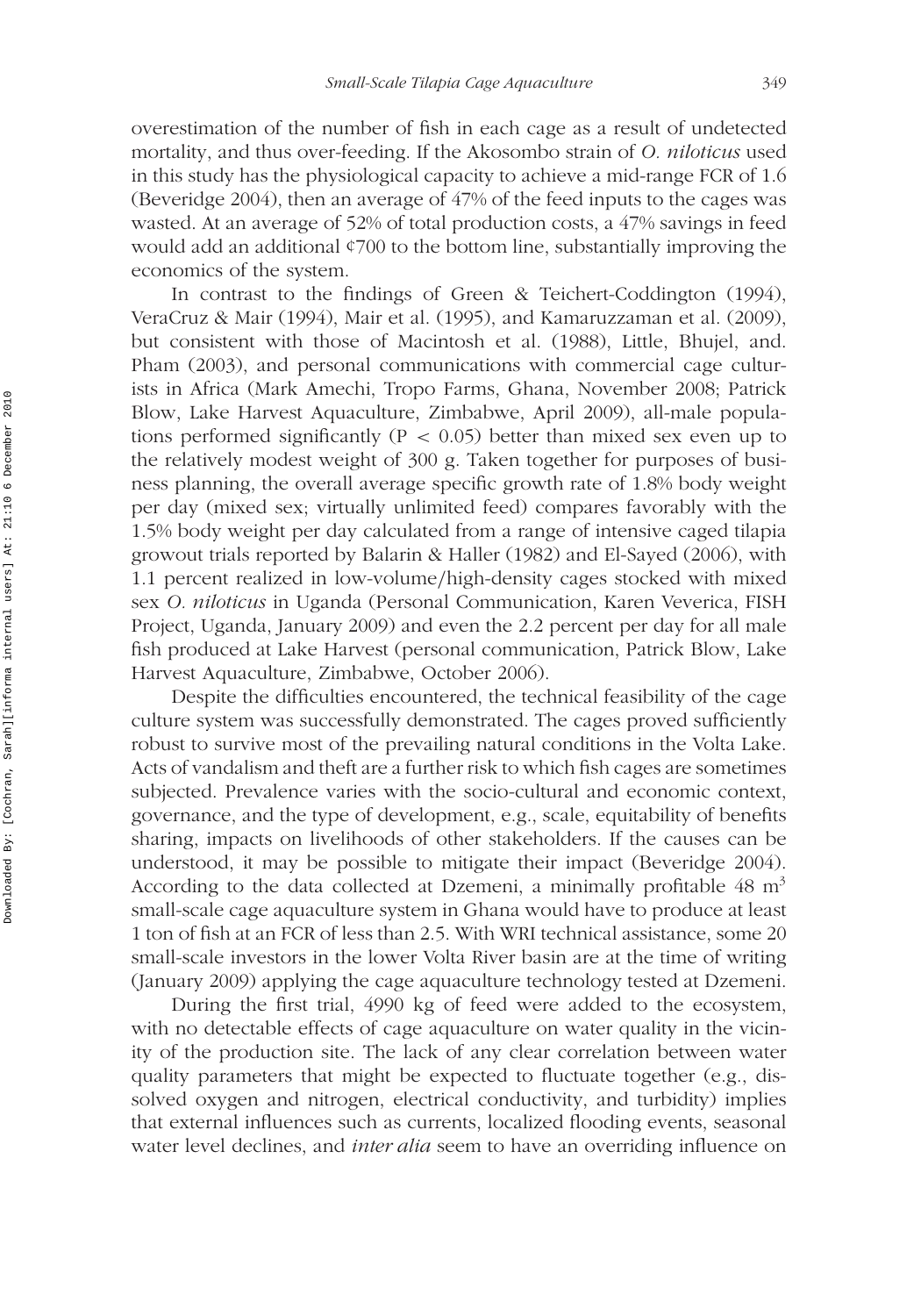the parameters measured at the production intensity tested. Such observations have often been made in the vicinity of small cage developments. At higher density, cages will undoubtedly have impacts on water quality, indicating the need for careful site selection and ultimately some type of zoning system for cage aquaculture in the Volta Lake and monitoring to support an adaptive management system.

#### REFERENCES

- Abban, E.K., & C.A. Biney. 1996. *Limnological, benthic, macro-invertebrate fauna, and fish biological studies in stratum VII of the Volta Lake in Ghana, Technical Report 157*. Accra, Ghana: Institute of Aquatic Biology.
- Abban, E.K., J. Moehl, L.K. Awity, M. Kalende, J.K. Ofori, & A. Tetebo. 2006. *Aquaculture strategic framework*. Accra, Ghana: Ministry of Fisheries.
- APHA-AWWA-WEF. 1998. *Standard methods for the examination of water and wastewater*, 20<sup>th</sup> ed. Washington, DC: American Public Health Association.
- [Asante, F.A. 2006. Socio-economics of fisheries dependant communities in the Volta](https://www.researchgate.net/publication/293688729_Socio-economics_of_fisheries_dependent_communities_in_the_Volta_Basin_of_Ghana?el=1_x_8&enrichId=rgreq-2a26232ec4d775a3911e18a49dd78953-XXX&enrichSource=Y292ZXJQYWdlOzIzMzEyMDQ4ODtBUzoxNzMyMzI3NjIxMzg2MjRAMTQxODMxMzMxNzE2Mw==) Basin of Ghana. *[Intl. J. Ecol. Environ. Sci.](https://www.researchgate.net/publication/293688729_Socio-economics_of_fisheries_dependent_communities_in_the_Volta_Basin_of_Ghana?el=1_x_8&enrichId=rgreq-2a26232ec4d775a3911e18a49dd78953-XXX&enrichSource=Y292ZXJQYWdlOzIzMzEyMDQ4ODtBUzoxNzMyMzI3NjIxMzg2MjRAMTQxODMxMzMxNzE2Mw==)* 32(1):127–132.
- Balarin, J.D., & R.D. Haller. 1982. The intensive culture of tilapia in tanks, raceways and cages. In *Recent advances in aquaculture*, Eds. J.F. Muir & R.J. Roberts, London, UK: Croom Helm. pp. 267–355.
- Beveridge, M.C.M. 2004. *Cage aquaculture*, 3rd ed. Oxford, UK: Blackwell Publishing
- Boyd, C. 1990. *Water quality in ponds for aquaculture*. Union Springs, AL: Agriculture Experiment Station, Auburn University.
- De La Cruz-Del Mundo, R., P. Del-Mundo, M. Gorospe, & R. Macas. 1997. Production and marketing of cage-reared tilapia (Oreochromis niloticus) in Taal Lake, Agoncillo, Batangas. In *Tilapia aquaculture; Proceedings from the Fourth International Symposium on Tilapia in Aquaculture*, November 9–12, 1997, Florida, *Northeast Regional Agricultural Engineering Service, Ithaca, New York*. Ed. K. Fitzsimmons (ed), 633–641.
- El-Sayed, A.F.M. 2006. *Tilapia culture*. Wallingford, Oxfordshire, UK: CABI Publishing.
- FAO. 2007. Fishstat Plus: a universal database for fisheries statistical time series, V 2.3. Fisheries Department, Food and Agriculture Organization of the United Nations.
- Gorissen, G. 1992. Considérations zootechniques et économiques sur l'élevage du *Tilapia nilotica* en cages à Touro (Katiola), République de Côte d'Ivoire. In *Aquaculture systems research in Africa*, Eds. G.M. Bernacsek & H. Powles,. Ottawa, Canada: International Development Research Center., pp. 156–169.
- Green, B.W., & D.R. Teichert-Coddington. 1994. Growth of control and androgentreated Nile tilapia during treatment, nursery and grow-out phases in tropical fish ponds. *Aquacult. Fish. Manage.* 25:613–621.
- Hambrey, J. 2006. A brief review of small-scale aquaculture in Asia, its potential for poverty alleviation, with a consideration of the merits of investment and specialization. In *Technical Expert Workshop on Cage Culture in Africa. Fisheries Proceedings 6*. Eds. M. Halwart & J.F. Moehl,. Rome: FAO. pp. 37–47.